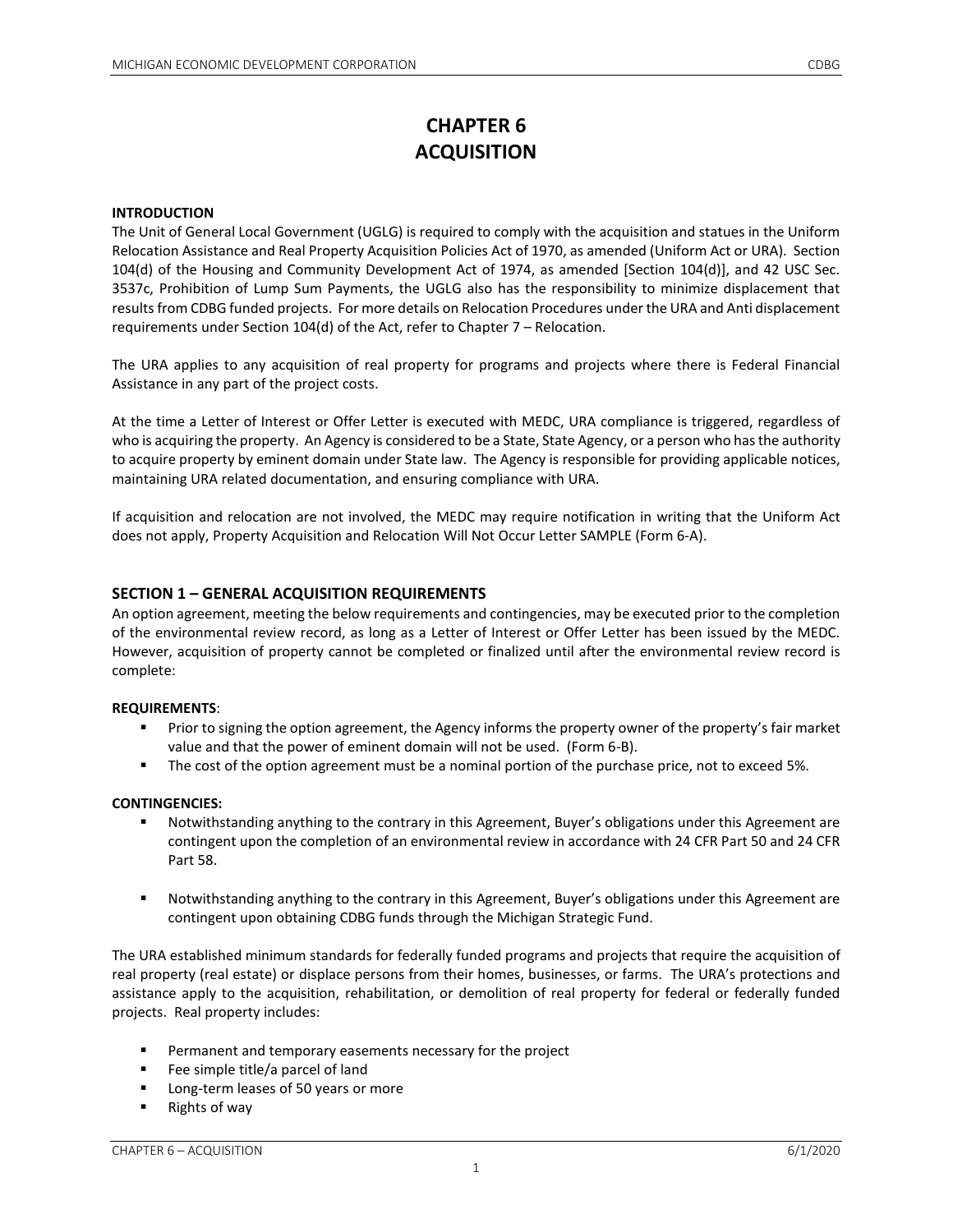The Agency cannot enter into any construction contracts prior to completing the acquisition of all properties required for completion. If a property is in the process of being condemned, the action must be filed in court prior to execution of a construction contract.

Prior to executing an option agreement, contact the CDBG Program Specialist for guidance.

Unless a property is being donated, all acquisitions are required to document how compensation was determined. The appraiser will estimate the properties Fair Market Value, the appraisal will be evaluated and used as a basis for Estimate of Just Compensation, and the Agency will establish what will be offered to the property owner, which cannot be less than the approved fair market value. In order to initiate a transaction, the following must be included in any option agreements and subsequent purchase offers:

- **The Just Compensation Amount**
- **Description and location**
- **The interest acquiring (fee simple, easement)**
- List of buildings, improvements, and property (usually included in appraisal)

After a written offer is completed, negotiations can commence. The property owner must be provided reasonable opportunity to consider the offer, in addition to addressing any proposed modifications. All negotiations and settlements must be supportable and well documented to ensure compliance with statues and regulations. Administrative settlements can be approved it they are reasonable, prudent and in the interest of the public.

Project planning for property acquisition is critical. Key areas to plan for are whether temporary relocation of property occupants will be necessary, the cost of relocation activities by the acquiring party, what other organizations or services must be engaged in the acquisition process and determining any resources to support acquisition or temporary relocation activities. It will also be critical that documentation is keep for each property being acquired, and all notices and negotiation documents are included.

**Note:** If a proposed project involves acquisition, and occupants reside in the building, review Chapter 7 Relocation for concurrent compliance requirements.

# **SECTION 2 – VOLUNTARY AND INVOLUNTARY ACQUISITION DEFINITIONS (UNDER URA)**

# **VOLUNTARY ACQUISITION - AGENCIES WITH EMINENT DOMAIN POWERS**

When an "Agency" has the power of eminent domain, most commonly an UGLG will hold this power, this must be addressed in correspondence with the property owner. Properties acquired by Agencies who have the power of eminent domain are only considered voluntary if the Agency notifies the property owner in writing of the property's fair market value and that the property will not be acquired if negotiations do not result in an amicable agreement. The sales price may be negotiated with the property owner, after the notice mentioned is provided. The property being acquired, in part of wholly, cannot be part of an intended, planned, or designated project area where the area surrounding is also being acquired.

Eminent domain powers are prohibited when the beneficiary of the project is a private entity. Acquisition of property to assist private entities must always be voluntary.

# **VOLUNTARY ACQUISITION – AGENCIES WITHOUT EMINENT DOMAIN POWERS**

When an "Agency" does not have the power of eminent domain, most commonly a private entity and some UGLG's, correspondence is much the same. Properties sought to be acquired, where eminent domain powers do not exist, requires the Agency notify the property owner in writing of the property's fair market value and that the property will not be acquired in the event negotiations fail to result in an amicable agreement.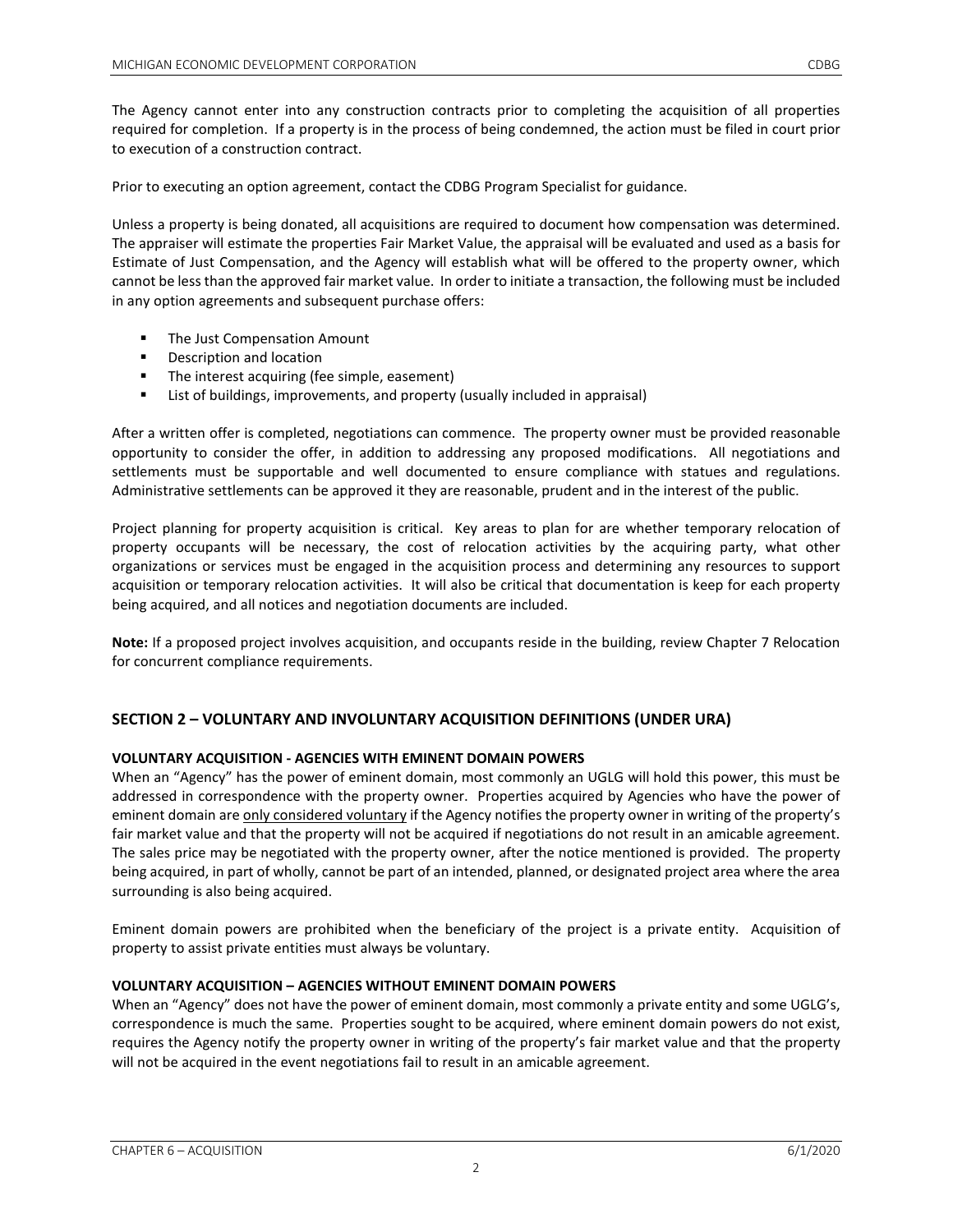Voluntary acquisitions, regardless of whether eminent domain powers exist, it is the case that only tenant-occupants would be eligible for any relocation assistance under the URA. Owner-occupants who voluntarily engage in the acquisition are not eligible for assistance.

Eminent domain cannot be used for any acquisition not benefitting the public. This generally applies to housing and infrastructure projects related to public use.

## **INVOLUNTARY ACQUISITION**

Properties acquired involuntarily must be done so under the threat or use of eminent domain. Properties sought to be acquired requires the Agency notify the property owner in writing of the property's fair market value and an offer to purchase at the fair market value identified. The purchase is expected to be completed quickly. A reminder that eminent domain cannot be used for any acquisition not benefitting the public. This generally applies to housing and infrastructure projects related to public use.

Involuntary acquisitions result in relocation assistance eligibility to be extended to both tenant-occupants and owner-occupants, under the URA.

# **SECTION 3 – VOLUNTARY ACQUISITION PROCEDURES (UNDER URA)**

The steps for the voluntary acquisition (with or without eminent domain) of property, and the order in which the steps should occur, are outlined below:

## **DETERMINE OWNERSHIP**

Ownership must be submitted with the application and include title evidence and the legal description of the property. Submitted documents will be cross referenced with the county register of deeds' records to verify the legal property owner and legal description of the property, and check for any existing easements or liens. CDBG funds may not be used to remove liens or to perfect title ownership. Title defects must be cleared at the expense of the property owner(s), prior to receiving a grant agreement.

#### **DETERMINE THE VALUE OF THE PROPERTY (APPRAISAL OR WAIVER VALUATION)**

All appraisals must be conducted in accordance with 49 CFR 24.103, and reviewed in accordance with 49 CFR 24.104. The appraisal requirements outlined in Part 24.103 are intended to be consistent with the Uniform Standards of Professional Appraisal Practice (USPAP). An appraisal Scope of Work (Form 6-R) is not only required but is critical since it establishes an understanding between the appraiser and the acquiring Agency on the specific requirements of the appraisal. The property owner must be provided the opportunity to accompany the appraiser during the property inspection. When an appraisal is not required, a waiver valuation must be prepared. A waiver valuation is a statement of the property's value. The UGLG must ensure the person performing the waiver valuation has sufficient understanding of appraisal principles and the local real estate market. The waiver valuation (Form 6-D) or similar document should be signed, and a copy kept in the UGLG's files.

# **SEND THE VOLUNTARY ACQUISITION NOTICE**

A Voluntary Acquisition Notice must be sent to the property owner (Form 6-B). The Notice must include the fair market value of the property and include a statement that the buyer either does not have, or will not use, the power of eminent domain. The Agency must send all notices, letters, and other documents by certified or registered mail, return receipt requested, or hand delivered with receipt documented. If the property owner does not read or understand English, the Agency must provide translations and assistance, free of cost to the property owner. Each notice must give the name and telephone number of a person who may be contacted for further information.

In addition, this letter should inform the property owner that under voluntary acquisition they are not entitled to any relocation assistance. If voluntary acquisition or subsequent construction results in the temporary relocation of tenant-occupants, those tenants are eligible for relocation assistance.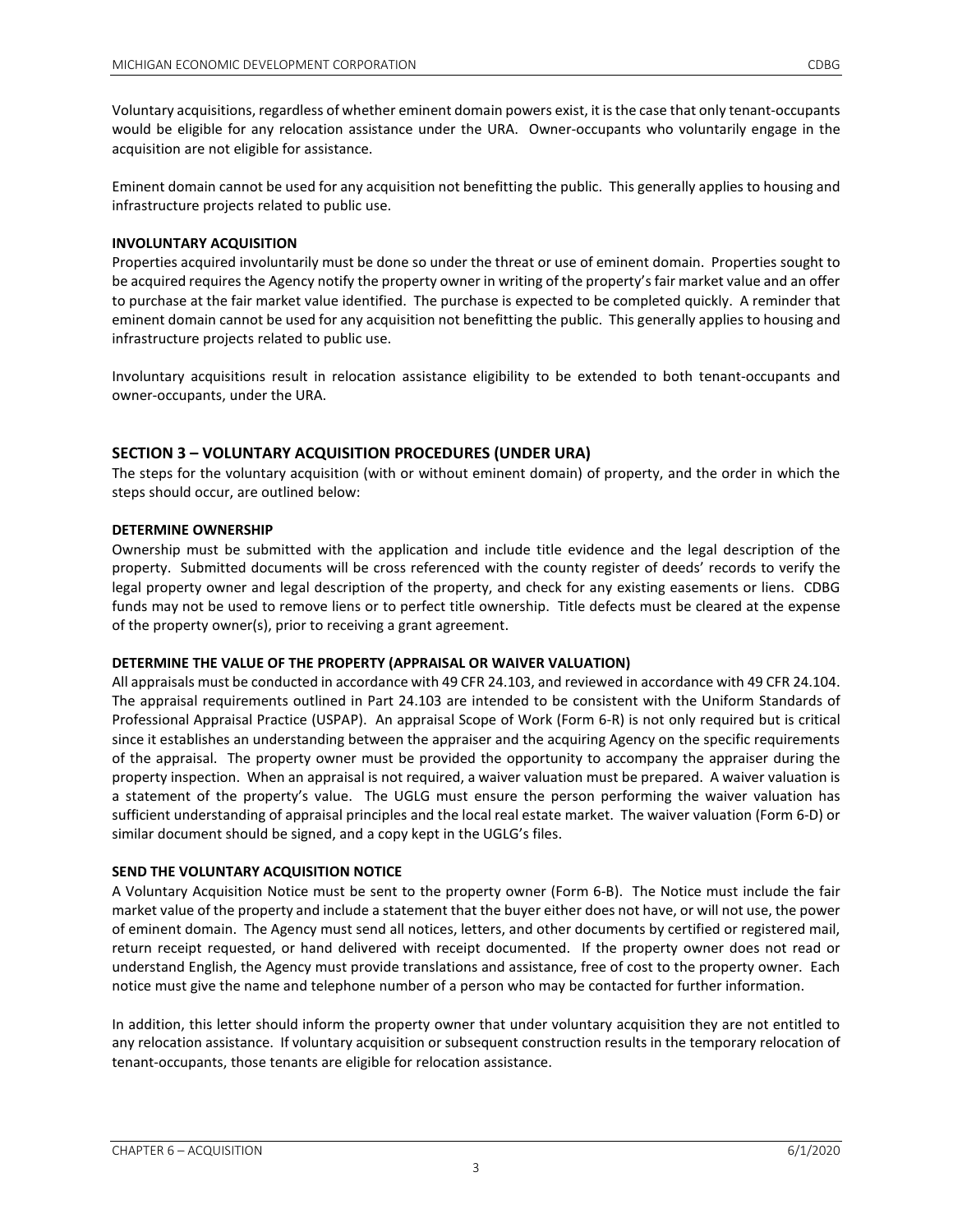Note, temporary relocation that exceeds 12 months automatically triggers permanent displacement eligibility. Permanent displacement is not eligible for any CDBG assistance. It is strongly advised projects with permanent displacement reconsider their project activities, see Chapter 7 *Relocation* for more information on relocation and displacement.

# **NEGOTIATE, PREPARE DOCUMENTS, AND COMPLETE THE SALE**

After the property is valued, and notices to acquire are provided, a sale price is negotiated. Following successful negotiations and receiving authorization to incur project costs from MEDC, the sale contract is prepared; the Statement of Settlement Costs (Form 6-L) or an alternative Closing Statement or similar document. Once the sale is closed and the deed is transferred, copies must be provided to the CDBG Program Specialist. Incurring private or public costs prior to receiving CDBG Program Specialist authorization may jeopardize the grant.

# **RECORDKEEPING**

A voluntary acquisition file must be maintained for each property acquired and for each tenant-occupant, and must include the following documents:

- Completed Voluntary Acquisition Checklist (Form 6-S) Title search/Clearance of Title
- Waiver Valuation (Form 6-D) or similar document or an Appraisal Report, if applicable
- **Notice of URA Applicability (Form 6-A), if applicable**
- Voluntary Acquisition Notice with Eminent Domain (Form 6-B), if applicable
- Voluntary Acquisition Notice without Eminent Domain (Form 6-C), if applicable
- **Invitation to Accompany an Appraiser (Form 6-M), if applicable**
- Statement of Just Compensation (Form 6-J) or Notice of Intent Not to Acquire (6-K), as applicable
- Statement of Settlement Costs (Form 6-L), or similar document, as applicable
- Easement Servitude Appraisal (Form 6-N), if applicable
- Waiver of Just Compensation and Appraisal (Form 6-O), if applicable
- Record of Personal Contacts (Form 6-Q), for acquisitions with tenants
- **Appraisal Scope of Work (Form 6-R)**
- **EXECOLDED EXECOLDED** Parament and new property ownership

# **SECTION 4 – INVOLUNTARY ACQUISITION PROCEDURES (UNDER URA)**

When involuntary acquisition is necessary for a public benefit, with no other identified alternatives, the property owner must be informed of their rights under the URA. The steps involved with involuntary acquisition, with the use of threat or eminent domain, are outlined in the Acquisition Process under URA Flowchart (Form 6-E) and described below:

# **DETERMINE OWNERSHIP**

Ownership be must submitted with the application and include title evidence and the legal description of the property. Submitted documents will be cross references with the county register of deeds' records to verify the actual property owner, legal description of the property, and check for any existing easements or liens. CDBG funds may not be used to remove liens or to perfect title ownership. Title defects must be cleared at the expense of the property owner(s), prior to receiving a grant agreement

# **DETERMINE THE VALUE OF THE PROPERTY BY AN APPRAISAL AND REVIEW APPRAISAL (IF REQUIRED) OR WAIVER VALUATION**

All appraisals must be conducted in accordance with 49 CFR 24.103, and reviewed in accordance with 49 CFR 24.104. The appraisal requirements outlined in Part 24.103 are intended to be consistent with the Uniform Standards of Professional Appraisal Practice (USPAP). An appraisal Scope of Work is not only required but is critical since it establishes an understanding between the appraiser and the agency on the specific requirements of the appraisal. A sample scope of work is available as Appendix 19 of HUD Handbook 1378. The property owner must be provided the opportunity to accompany the appraiser during the property inspection. When an appraisal is not required, a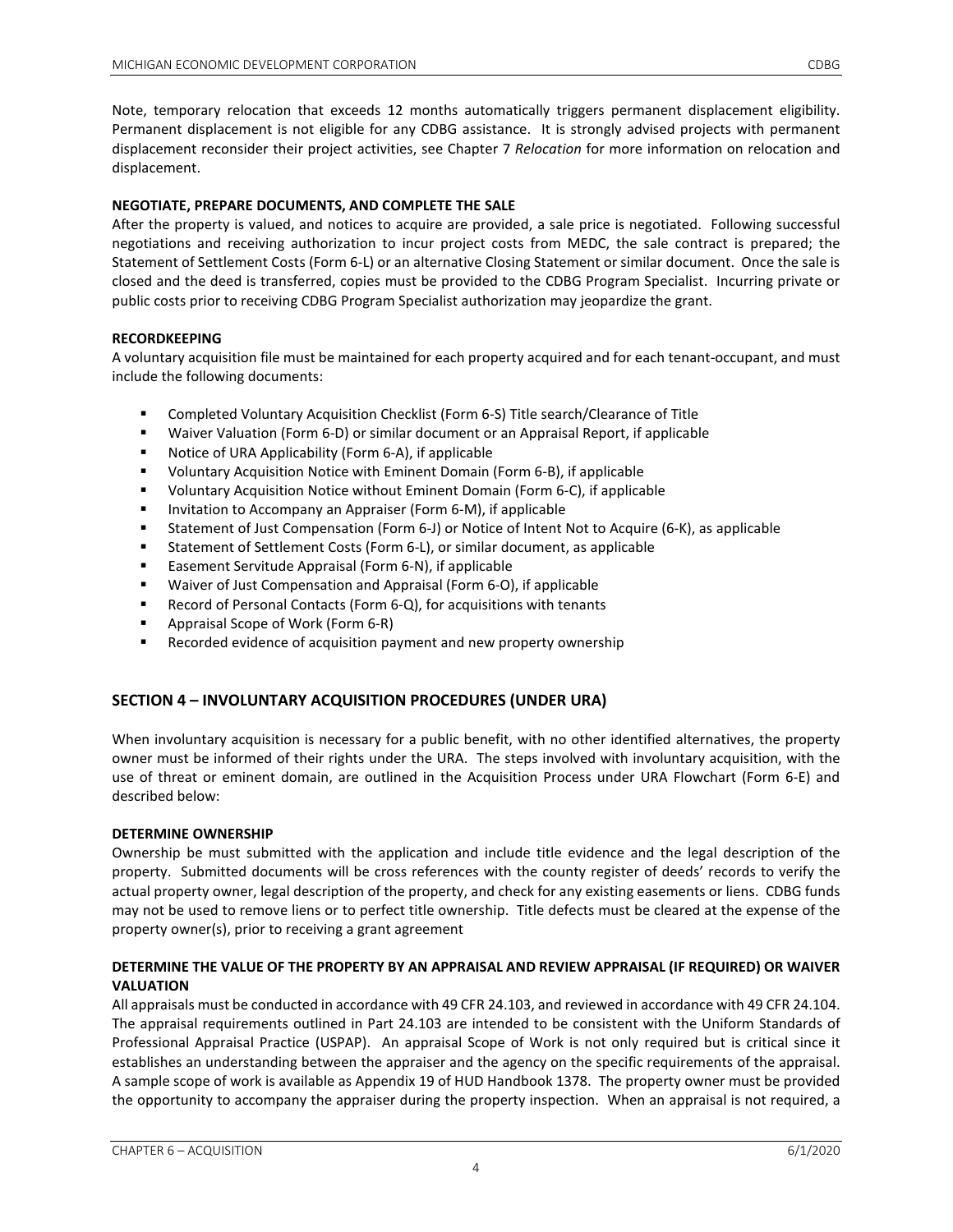waiver valuation must be prepared. A waiver valuation is a statement of the property's value. The UGLG must ensure the person performing the waiver valuation has sufficient understanding of appraisal principles and the local real estate market. The waiver valuation (Form 6-D) or similar document should be signed, and a copy kept in the UGLG's files.

# **SEND THE INVOLUNTARY PRELIMINARY ACQUISITION NOTICE AND BOOKLET**

An Involuntary Preliminary Acquisition Notice must be sent to the property owner (Form 6-F). The Agency must send all notices, letters, and other documents by certified or registered mail, return receipt requested, or hand delivered with receipt documented. If the property owner does not read or understand English, the Agency must provide translations and assistance, free of cost to the property owner. Each notice must give the name and telephone number of a person who may be contacted for further information.

The Preliminary Acquisition Notice includes:

- **The property owners' rights under the URA, including the right to an appraisal;**
- Explains the notice is not to vacate the property;
- **Establishes whether eligibility for relocation payments or assistance;**
- Must be accompanied by the booklet, When a Public Agency Acquires Your Property (Form 6-G) or for permanent and temporary easements, When a Public Agency is Interested in Acquiring an Easement (Form 6-H);
- Must include the UGLG's Acquisition Policy but ONLY if it affords the owner or occupant additional rights.

Permanent displacement of occupants is not an eligible activity for CDBG funds and may jeopardize the grant.

# **ESTABLISH JUST COMPENSATION**

After valuation of the property, just compensation must be established. The amount determined to be just compensation cannot be less than the fair market value as determined by the Appraisal/Review Appraisal or waiver valuation. The establishment of an amount believed to be just compensation cannot be delegated to a private consultant. Establishment of the amount believed to be just compensation must be made by an appropriate official of the UGLG. Council or Board approval is suggested but not required. A sample Statement of Just Compensation is included as Form 6-I.

# **SEND THE WRITTEN OFFER TO PURCHASE**

The Agency must send the property owner a written Offer to Purchase (Form 6-J) or similar document, along with the written Statement of Just Compensation (Form 6-I) or similar document. As with all notices, the written Offer to Purchase must be sent certified or registered mail, return receipt requested or hand delivered with evidence of receipt.

The statement must include:

- A statement of the full amount offered as just compensation;
- An accurate description and location identification of the property to be acquired;
- The interest the Agency wishes to acquire must also be included (fee simple easement); and
- A list of the buildings and other improvements covered by the offer. The list of the property to be acquired must be accurate to avoid situations where an item is included in the appraised value and written offer but subsequently relocated at the grantee's expense.

Remember, if the property is tenant-occupied and the tenant will be required to temporarily vacate (not exceeding 12 months), the tenant is eligible for relocation assistance, refer to Chapter 7 – Relocation.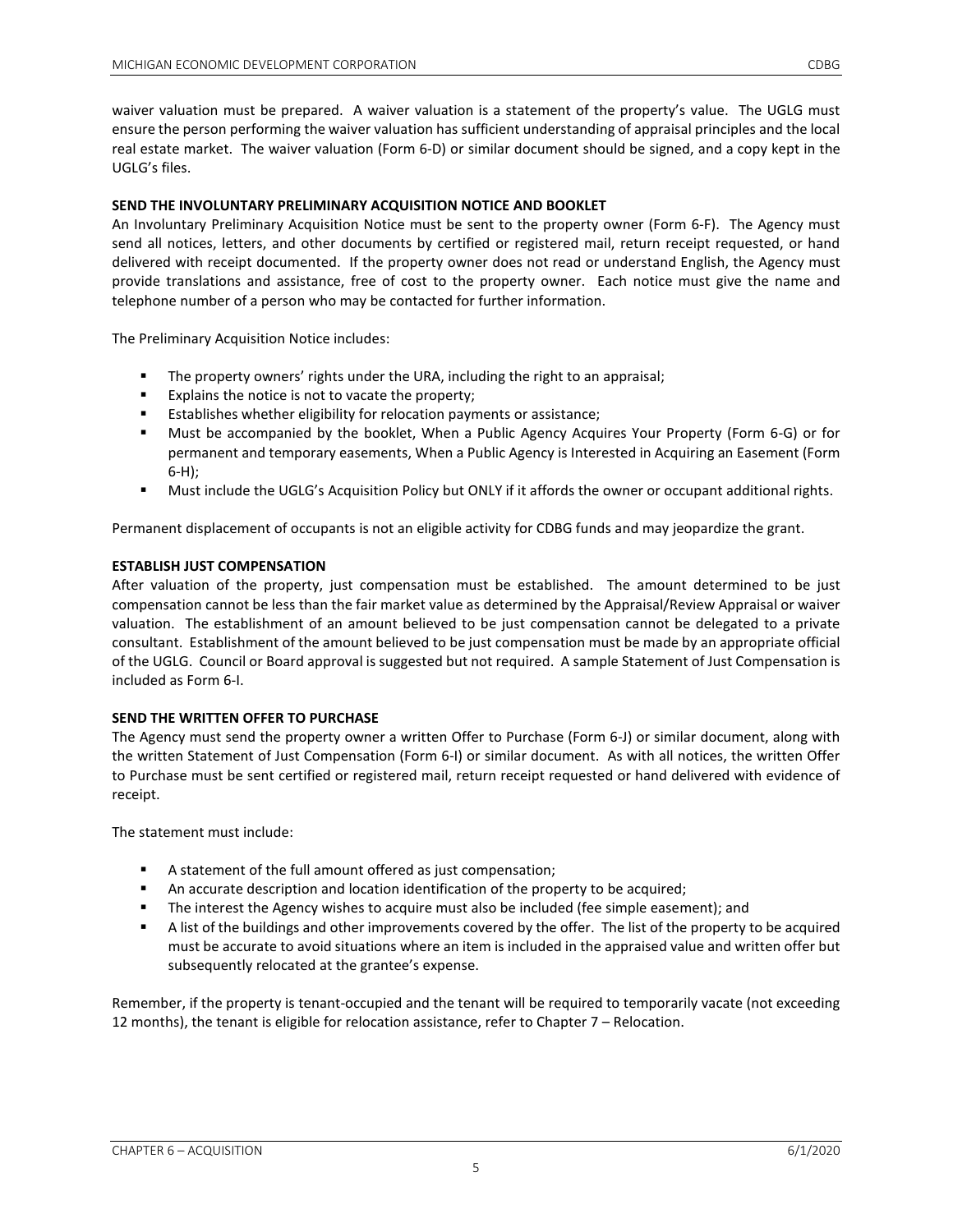## **RECORDKEEPING**

An involuntary acquisition file must be maintained for each property acquired and for each tenant-occupant, and must include the following documents:

- Completed Involuntary Acquisition Checklist (Form 6-T)
- **Title search/Clearance of Title**
- Waiver Valuation (Form 6-D) or similar document or an Appraisal Report, if applicable
- **Involuntary Acquisition Notice with Eminent Domain (Form 6-F), if applicable**
- HUD Brochure (Form 6-G or 6-H)
- **Invitation to Accompany an Appraiser (Form 6-M), if applicable**
- Statement of Just Compensation (Form 6-J) or Notice of Intent Not to Acquire (6-K), as applicable
- Statement of Settlement Costs (Form 6-L), HUD-Form 1, or similar document, as applicable
- Easement Servitude Appraisal (Form 6-N), if applicable
- Waiver of Just Compensation and Appraisal (Form 6-O), if applicable
- Record of Personal Contacts (Form 6-Q), for acquisitions with tenants
- Appraisal Scope of Work (Form 6-R)
- **EXECORDED EXECORDED** Recorded evidence of acquisition payment and new property ownership

# **SECTION 5 – APPRAISALS UNDER URA**

Appraisals are considered a preliminary cost paid for with non-CDBG costs during the application process in order to determine project costs. In order to facilitate a property appraisal, the Agency must adhere to the following:

- Meet requirements outlined in 49 CFR 24.103;
- **Agency must develop an appraisal scope of work;**
- **IDENTIFY 19** Identify and resolve personal property/realty issues for affected businesses;
- Appraisals must be consistent with Uniform Standards of Professional Appraisal Practice (USPAP)

#### **SELECTING APPRAISERS**

The Agency must select an independent appraiser. The appraiser should have no interest in the property or be related to, or in business with, anyone having any interest in the property to be acquired. State-certified or licensed real estate appraisers eligible to perform appraisals for federally related transactions are now listed on the Internet, View the National Registry of State-Certified or Licensed Appraisers' website a[t http://www.asc.gov.](http://www.asc.gov/) 

The UGLG should follow its local procurement requirements in addition to requesting statements of qualifications from a number of local appraisers. A minimum of one appraisal is required for cost reasonableness; however, if the project is being acquired involuntarily or the property value exceeds \$100,000, the UGLG will need to have two independent appraisals conducted. A review appraisal must be prepared for each appraisal conducted.

The Agency may use one of its own professional services contracts or refer to the Uniform Appraisal Standards for Federal Land Acquisition, which sets forth standard requirements for appraisals involving federally funded acquisitions, Agreement for Appraisal Services SAMPLE (Form 6-U).

#### **ESTABLISH JUST COMPENSATION**

The grantee determines the just compensation amount to be offered to the property owner in a three-step process:

- 1. An appraiser prepares an appraisal of the property to be acquired. The appraisal provides the appraiser's estimate of the property's fair market value, then
- 2. A qualified review appraiser evaluates the appraisal which will then be the basis of the agency's estimate of just compensation, then
- 3. The agency establishes the just compensation amount to be offered to the property owners. The offer may not be less than the approved fair market value of the property.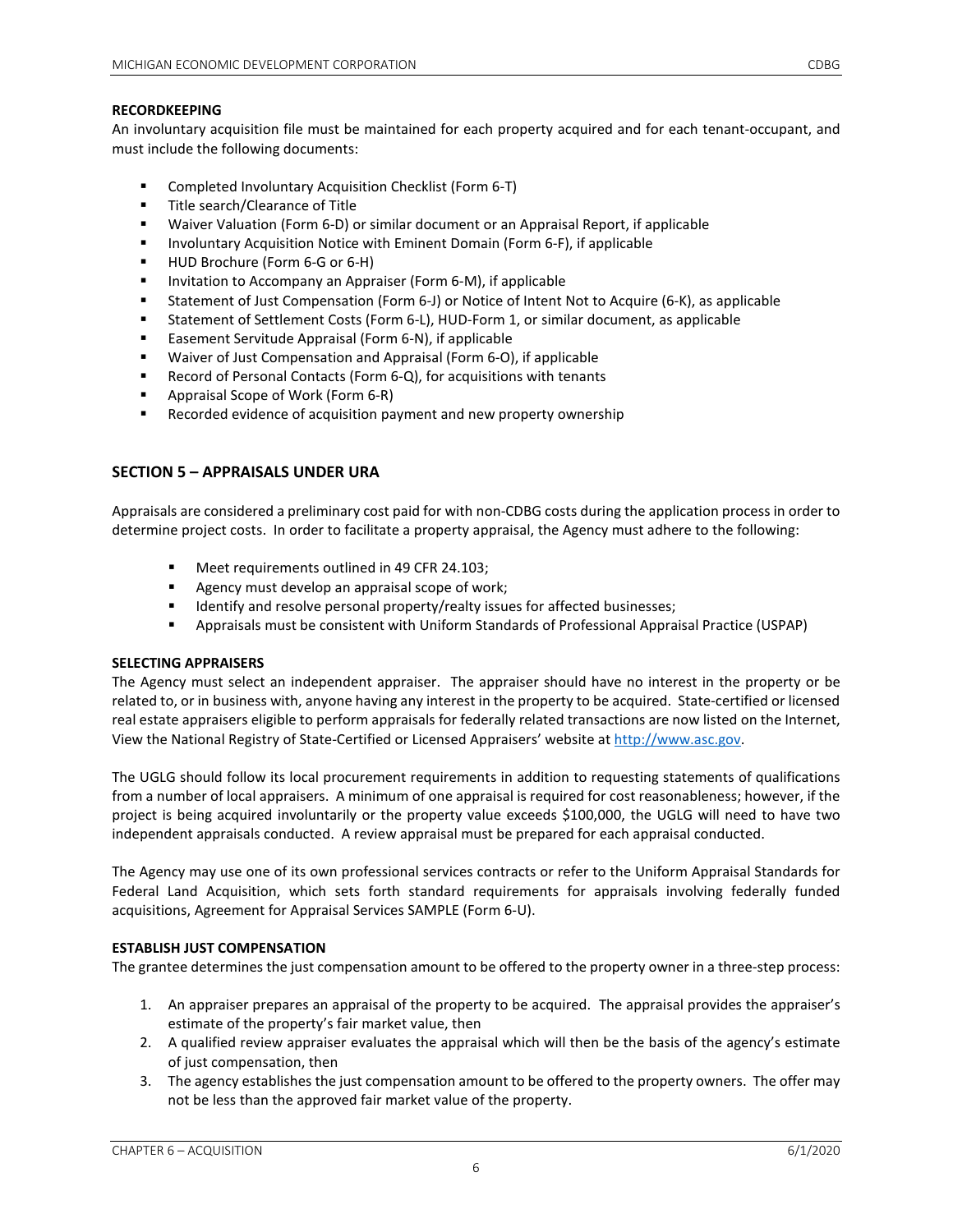Statement of Just Compensation is included as Form 6-I.

The amount determined to be just compensation cannot be less than the fair market value as determined by the Appraisal/Review Appraisal or waiver valuation. The establishment of an amount believed to be just compensation cannot be delegated to a private consultant. Establishment of the amount believed to be just compensation must

For some uncomplicated, low value acquisitions (i.e., less than \$10,000), the grantee may determine an appraisal is not required and prepare a waiver valuation that will provide the basis of the Agency's offer of just compensation.

be made by an appropriate official of the UGLG. Council or Board approval is suggested but not required. A sample

## **PROPERTY VALUED AT \$250,000 OR MORE**

A contract (fee) appraiser making a "detailed appraisal" on property valued at \$250,000 or more must be certified and licensed in accordance with State law implementing Title XI of the Financial Institutions Reform, Recovery and Enforcement Act of 1989 (FIRREA), P.L. 101-73 and must be currently active on the Appraisal list. The review appraiser must also be on the State's general appraisal list.

#### **PROPERTY VALUED AT LESS THAN \$250,000**

As of September 6, 2001, for property valued below \$250,000, the Agency may use a General Appraiser or a Residential Appraiser. This is also applicable to the review appraisal.

## **OWNER INVITATION**

Before the first appraisal is undertaken, the Agency must formally invite the property owner to accompany the appraiser during inspection of the property (Form 6-M). This notice should be in writing and a copy placed in their property acquisition file along with evidence of receipt by the owner. For the review appraisal, the requirement to invite the property owner to accompany the appraiser is optional.

## **SERVITUDE/EASEMENT APPRAISAL FORMS**

The Grant Manual's Easement Servitude Appraisal SAMPLE (Form 6-N) is an example of a short form that can be accepted for an appraisal establishing the value of servitude or an easement. This form summarizes documentation which the appraiser must have on file.

#### **THE REVIEW APPRAISAL**

A review appraisal must be obtained once an appraisal has been completed. The review must be done by a qualified staff appraiser or an independent fee appraiser. The review must be written, signed and dated. It should assess the adequacy of the appraiser's supporting data, the appraisal procedures used, and the soundness of the appraiser's opinion of fair market value. As needed, the review appraiser shall, prior to acceptance, seek necessary corrections or revisions to the initial appraisal.

If the review appraiser is unable to recommend an appraisal as an adequate basis for the establishment of the offer of just compensation, and it is determined by the acquiring Agency that it is not practical to obtain an additional appraisal, the review appraiser may, as part of the review, present and analyze market information in conformance with §24.103 to support a recommended value.

#### **DONATIONS**

No provision of the Uniform Act regulations prevent a person, after being fully informed of their right to just compensation based on a review of available data or an appraisal of their real property, from donating their property or easement to the Agency for a project. They must be informed of their right to accompany the appraiser during the appraisal.

Because a property owner is entitled to just compensation under the Uniform Act, a donation should never be assumed. The Waiver of Just Compensation form (Form 6-O) should be prepared by the Agency when the property owner agrees to donate their easement or parcel of land. It should clearly state that the property owner understands that they cannot be required to donate the property or to sell it to the Agency at less than the amount of the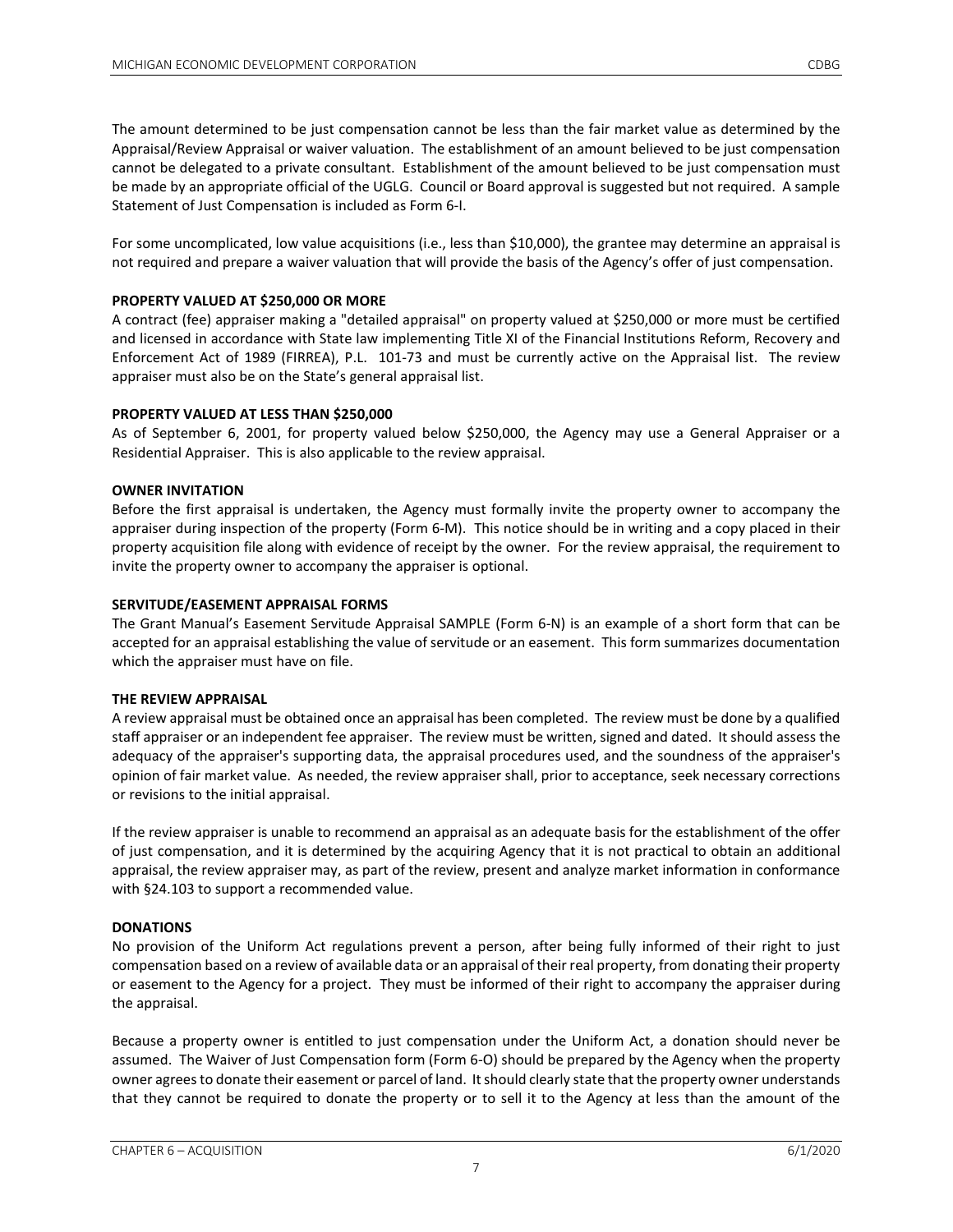appraised value, unless the property owner voluntarily agrees to donate. The waiver should clearly show the property owner's intent to voluntarily release the Agency of its Uniform Act obligation to determine just compensation based upon an appraisal after being fully informed of their rights under the Uniform Act. Because a property owner is entitled to an appraisal before making a decision to donate, it is incumbent on the Agency to document that the property owner was made aware of that right before obtaining the signed waiver. A waiver signed by each legal property owner must be kept in each property owner's acquisition file.

The specific property is conveyed to the Agency by written consent of the property owner. Here, the property owner agrees to transfer full title of a parcel of their land, or grant a permanent and/or temporary easement, or establish a lease of 50 years, or grant right-of-way interest without receiving just compensation. However, the Agency is responsible for paying all incidental costs and fees associated with the transfer and recording of the property.

# **RECORDKEEPING**

A separate acquisition case file including the below documents must be established for each donated acquisition:

- HUD brochure titled When a Public Agency Acquires Your Property (Form6-G) or When a Public Agency is Interested in Acquiring an Easement (Form 6-H);
- **Signed Waiver of Rights of Just Compensation, and Right to an Appraisal, from the property owner, if** applicable (Form 6-O);
- **Documentation to indicate how "market value" was determined if the market value of the property or the** easement is determined to be \$10,000 or less (Form 6-D);
- If right to an appraisal was not waived, the Agency must appraise property and use the sample waiver of Right of Just Compensation and provide the amount of the market value on that sample waiver form (Form 6-O);
- **Preparing Scope of Work (Form 6-R)**
- Agreement for Appraisal Services SAMPLE (Form 6-U)
- Recorded evidence of acquisition payment and new property ownership.

# **SECTION 6 – COMPLETING ACQUISITION**

Depending upon whether the Agency and the property owner can reach an agreement on an acquisition price, the Agency will complete the acquisition process, initiate condemnation proceedings, or decide not to acquire the property.

# **NEGOTIATE, PREPARE DOCUMENTS, AND COMPLETE THE ACQUISITION PROCESS**

The property owner may accept the fair market value and enter into an option agreement, after receiving written authorization to do so by the CDBG Program Specialist. However, there may be occasions when a property owner proposes or insists on more than the fair market value. If this occasion arises, the Agency may request approval from MEDC to proceed with a purchase price higher than the fair market value or may obtain a new valuation.

Following successful negotiations and receiving authorization to incur project costs from the MEDC, the sale contract and Statement of Settlement Costs (HUD-Form 1) or an alternative Closing Statement (Form 6-L) or similar document is prepared. The Statement of Settlement Costs or Closing Statement or similar document must identify all settlement costs regardless of whether they are paid at, before, or after closing. In the case of an easement, rightof-way, servitude or similar conveyance, the Agency must provide a similar statement of the closing costs detailing all the attendant costs. If a title or escrow company is used, their standard form is acceptable. The Statement of Settlement Costs or the Closing Statement or similar document must be dated and certified as true and correct by the closing attorney or person handling the transaction.

The Agency must reimburse the property owner to the extent deemed fair and reasonable for incidental costs associated with transfer of title (i.e., recording fees, transfer taxes, penalty cost or other charges for prepayment of any pre-existing recorded mortgages, etc.).

Documentation of negotiation proceedings should be placed in the project acquisition file, voluntary or involuntary.

8